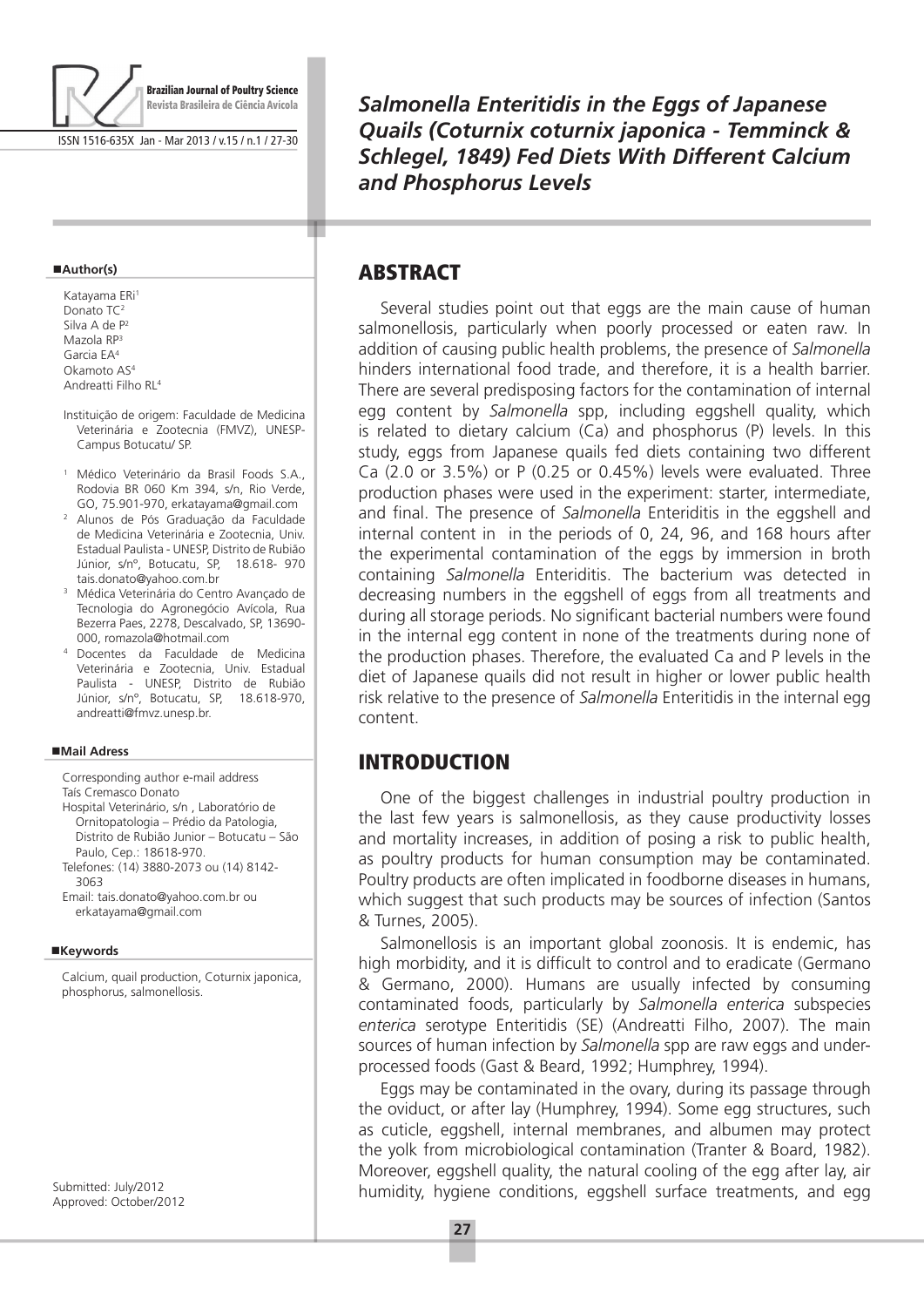

*Salmonella Enteritidis in the Eggs of Japanese Quails (Coturnix coturnix japonica - Temminck & Schlegel, 1849) Fed Diets With Different Calcium and Phosphorus Levels*

storage time and temperature influence the entrance of bacteria from the egg surface to the inside (Sauter & Petersen, 1974; Padron, 1990; Schoeni et al., 1995).

Dietary calcium (Ca) and phosphorus (P) levels are among the main factors affecting eggshell quality (Oliveira, 2004). However, there is little information in literature on Japanese quail nutrition. The NRC (1994), for instance, presents only one nutritional requirement table for the entire egg-production phase, suggesting a Ca requirement of 2.5% for Japanese quails in lay.

Masukawa *et al.* (1996) fed Japanese quails diets containing different Ca levels (2.0 to 3.5 %), but did not find any effects on egg specific gravity, eggshell percentage or thickness. On the other hand, Raju *et al.* (1992) carried out an experiment with four Ca levels, ranging between 2.0 and 3.5% and found that eggshell thickness was significantly affected by Ca levels. Pedroso *et al.* (1999) evaluated different dietary Ca (2.5, 3.0, and 3.5%) and P (0.25, 0.45, 0.65, and 0.85%) levels for quails in lay and recommended levels of 0.45% P and 3.5% Ca to improve egg specific gravity.

This study aimed at detecting the possible presence of *Salmonella enterica* subspecies *enterica* serotype Enteritidis (SE) in experimentally-contaminated eggs of Japanese quails fed diets containing different Ca (2.0 or 3.5%) and P (0.25 or 0.45%) levels during all production phases.

# Materials and Methods

Birds were housed in cages in poultry house in Edgárdia experimental farm (UNESP, Botucatu, São Paulo). The experiment was divided in three production phases of 28 days each: initial phase, from seven to 22 weeks of age; intermediate phase, from 28 to 38 weeks; and final phase, from 39 to 54 week. At the end of each production phase, eggs were collected from 240 Japanese quails (*Coturnix coturnix japonica*) for a period of less than 24 hours after lay.

During the entire experimental period, birds were submitted to the same feeding management, with water and feed supplied *ad libitum*. Feed was supplied twice daily. The experimental diets were based on corn and soybean meal, and were formulated to supply the nutritional requirements according to NRC (1994). The diets contained equal nutrient levels, except for Ca and P.

Birds (n=240) were distributed according to a randomized block design into four treatments with three replicates of 20 birds each: treatment 1 (T1)- birds fed 2.0% Ca and 0.25% P; treatment 2 (T2)- birds fed 2.0% Ca and 0.45% P a; treatment 3 (T3)- birds fed 3.5% Ca and 0.25% P; treatment 4 (T4)- birds fed 3.5% Ca and 0.45% P.

In total, 120 eggs were collected at the end of each production phase, out of which 96 were used for *Salmonella* Enteritidis detection after experimental contamination and 24 for evaluating possible previous contamination.

A culture of *Salmonella enterica* subspecies *enterica* serotype Enteritidis (SE), mutant resistant to nalidixic acid (Nal) and rifampin (Rif) and isolated from the liver of broiler breeders, was prepared in successive cultures in brilliant-green agar (BGA) containing nalidixic acid (100g/mL medium) and rifampin (100g/mL medium).

The obtained culture was plated on BGA with Nal and Rif, and the pure colonies were collected and diluted in sodium chloride solution (NaCl) at 0.85% until McFarland turbidity standard 01. This was subsequently confirmed in a spectrophotometer at 550 nm and reached 0.250 absorbance, corresponding to 108 colony-forming units per mL (CFU/mL). At the time of use, it was diluted 100x in buffered peptone water (BPW). The number of CFU/mL was determined by decimal dilutions in BPW, which were then plated on BGA.

Eggs were immersed for three minutes in the SE culture, containing 106 CFU/mL, and stored in plastic egg boxes at the Ornithopathology Laboratory of the School of Veterinary Medicine and Animal Science (UNESP, Botucatu, SP) at environmental temperature (25ºC). After 0, 24, 96, and 168 hours of immersion, SE was counted in the eggshell and internal content of a pool of two eggs per replicate.

Eggshell contamination was evaluated by placing the egg pool in plastic bags containing 15 mL BPW for three minutes, and then serial decimal dilutions of this solution were plated in duplicate in BGA containing Nal and Rif. Eggs were then immersed in a 70% ethanol solution for five minutes. After drying, eggs were aseptically broken, and their internal content mas mixed in 30 mL BPW, and serially diluted as described above. Due to the smaller volume of quail eggs relative to chicken eggs and to the lower amount of eggs tested, the BPW volume used by Barros *et al.* (2001) was reduced.

All the procedures to which birds were submitted in the present experiment followed the animal experimentation norms and ethical principles established by the Animal Experimentation Ethics Committee of FMVZ/UNESP, which approved this experiment under Protocol n. 68/2009-CEEA) as of April 28, 2009.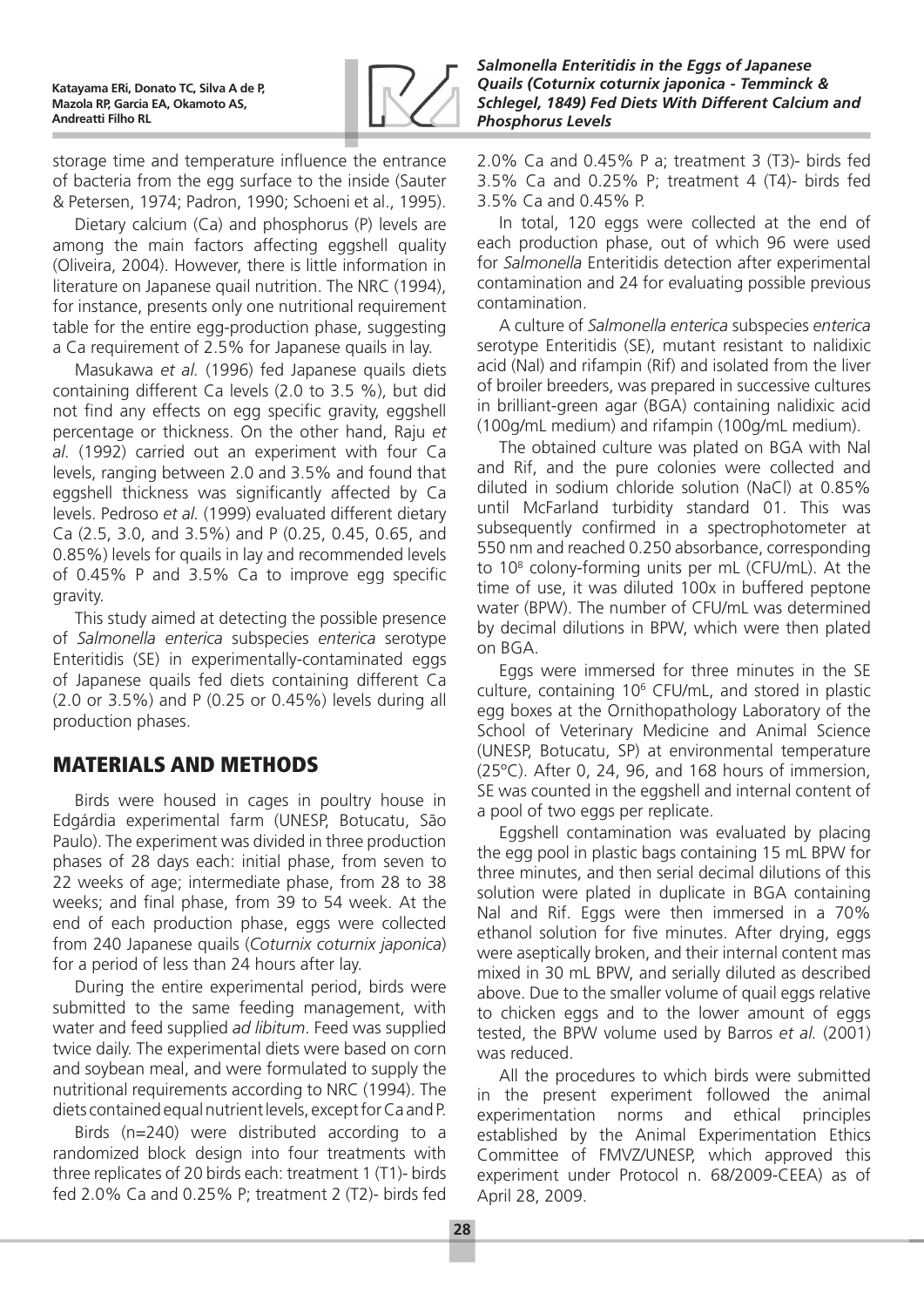

#### *Salmonella Enteritidis in the Eggs of Japanese Quails (Coturnix coturnix japonica - Temminck & Schlegel, 1849) Fed Diets With Different Calcium and Phosphorus Levels*

# Results and Discussion

SE counts found in the eggshells and internal content of the eggs of the experimental quails during the different production phases are shown in Tables 1 and 2.

**Table 1 –** Detection of *Salmonella* Enteritidis (CFU/mL) in the eggshells of experimentally-contaminated quail eggs after 0, 24, 96, and 168 hours, according to production phase.

| Initial production phase                                                     |                        |                        |                        |                         |  |  |
|------------------------------------------------------------------------------|------------------------|------------------------|------------------------|-------------------------|--|--|
| Treatment*                                                                   | Storage periods        |                        |                        |                         |  |  |
|                                                                              | 0h                     | 24h                    | 96h                    | 168h                    |  |  |
| T1                                                                           | 1.4x10 <sup>3</sup> Aa | $4.8x102$ Aa           | 1.2x10 <sup>3</sup> Aa | 5.3x10 <sup>1</sup> Aa  |  |  |
| T <sub>2</sub>                                                               | 1.2x10 <sup>3</sup> Aa | $2.0x10^2Aa$           | 6.0x10 <sup>1</sup> Aa | $5.9x10^2Aa$            |  |  |
| T <sub>3</sub>                                                               | $1.0x10^3Aa$           | $1.3x10^2Ab$           | $3.7x10^{1}Ab$         | $2.0x10^{1}Ab$          |  |  |
| T <sub>4</sub>                                                               | $9.7x10^2Aa$           | $1.3x10^2Ab$           | $1.1x10^2Ab$           | 5.7x10 <sup>1</sup> Ab  |  |  |
| Intermediate production phase                                                |                        |                        |                        |                         |  |  |
| T1                                                                           | $2.6x103$ Aa           | 3.8x10 <sup>2</sup> Aa | 1.2x10 <sup>4</sup> Aa | 1.0x10 <sup>1</sup> Aa  |  |  |
| T <sub>2</sub>                                                               | 1.7x10 <sup>3</sup> Aa | $8.1x10^2Aa$           | $8.7x10^2$ Aa          | $4.4x10^2Ba$            |  |  |
| T3                                                                           | 3.7x10 <sup>3</sup> Aa | $1.5x10^2Aa$           | $1.3x10^2Aa$           | $1.2x10^2$ Aba          |  |  |
| <b>T4</b>                                                                    | 5.9x10 <sup>3</sup> Aa | $2.5x10^2Ab$           | $1.6x10^2Ab$           | 7.5x10 <sup>1</sup> ABb |  |  |
| Final production phase                                                       |                        |                        |                        |                         |  |  |
| T1                                                                           | $1.8x10^3Aa$           | $6.9x103$ Aa           | $1.6x10^2Aa$           | $4.0x10^{1}$ Ab         |  |  |
| T <sub>2</sub>                                                               | 1.6x10 <sup>3</sup> Aa | 2.9x10 <sup>2</sup> Aa | 1.0x10 <sup>4</sup> Aa | 9.3x10 <sup>1</sup> Aa  |  |  |
| T3                                                                           | 4.1x10 <sup>3</sup> Aa | $2.1x10^2Aa$           | $2.1x10^2Aa$           | $1.3x10^2$ Aa           |  |  |
| <b>T4</b>                                                                    | 2.9x10 <sup>3</sup> Aa | 2.8x102Aab             | $4.4x10^2$ Aab         | 7.0x10 <sup>1</sup> Ab  |  |  |
| *T1 (Ca 2 0%; P 0 25%); T2 (Ca 2 0%; P 0 45%); T3 (Ca 3 5%; P 0 25%); T4 (Ca |                        |                        |                        |                         |  |  |

**\***T1 (Ca 2.0%; P 0.25%); T2 (Ca 2.0%; P 0.45%); T3 (Ca 3.5%; P 0.25%); T4 (Ca 3.5%; P 0.45%).

Different capital letter in the same column and different small letters in the same row indicate significant differences among treatments and storage periods, respectively, by the test of Tukey (p≤0.05). Production phases were not compared.

**Table 2 –** Detection of *Salmonella* Enteritidis (CFU/mL) in the internal egg content of experimentally-contaminated quail eggs after 0, 24, 96, and 168 hours, according to production phase.

### Initial production phase

| Treatment*     | Storage periods |     |     |                        |
|----------------|-----------------|-----|-----|------------------------|
|                | 0h              | 24h | 96h | 168h                   |
| T1             | 0Aa             | 0Aa | 0Aa | 0Aa                    |
| T <sub>2</sub> | 0Aa             | 0Aa | 0Aa | 3.0x10 <sup>1</sup> Aa |
| T <sub>3</sub> | 0Aa             | 0Aa | 0Aa | 0Aa                    |
| T <sub>4</sub> | 0Aa             | 0Aa | 0Aa | 0Aa                    |

#### Intermediate production phase

| T1             | 0Aa | 0Aa | $7.5x10^2Aa$ | 0Aa                    |
|----------------|-----|-----|--------------|------------------------|
| T <sub>2</sub> | 0Aa | 0Aa | 0Aa          | 9.3x10 <sup>1</sup> Aa |
| T <sub>3</sub> | 0Aa | 0Aa | 0Aa          | 0Aa                    |
| T <sub>4</sub> | 0Aa | 0Aa | 0Aa          | 0Aa                    |

#### Final production phase

| T1             | 0Aa | 0Aa | 0Aa                    | 0Aa |
|----------------|-----|-----|------------------------|-----|
| T <sub>2</sub> | 0Aa | 0Aa | 8.3x10 <sup>1</sup> Aa | 0Aa |
| T <sub>3</sub> | 0Aa | 0Aa | 1.0x10 <sup>1</sup> Aa | 0Aa |
| T <sub>4</sub> | 0Aa | 0Aa | 0Aa                    | 0Aa |

#### **\***T1 (Ca 2.0%; P 0.25%); T2 (Ca 2.0%; P 0.45%); T3 (Ca 3.5%; P 0.25%); T4 (Ca 3.5%; P 0.45%).

Different capital letter in the same column and different small letters in the same row indicate significant differences among treatments and storage periods, respectively, by the test of Tukey (P≤0.05). Production phases were not compared.

The presence of SE was detected in the eggshells from all treatments and at all storage periods, in agreement with the results obtained in layers, with significant SE counts during all analyzed periods (Barros *et al.*, 2001; Humphrey *et al.*, 1991; Gast & Beard, 1992; Schoeni *et al.*, 1995). Eggshell SE counts decreased with time of storage in eggs from all treatment and production